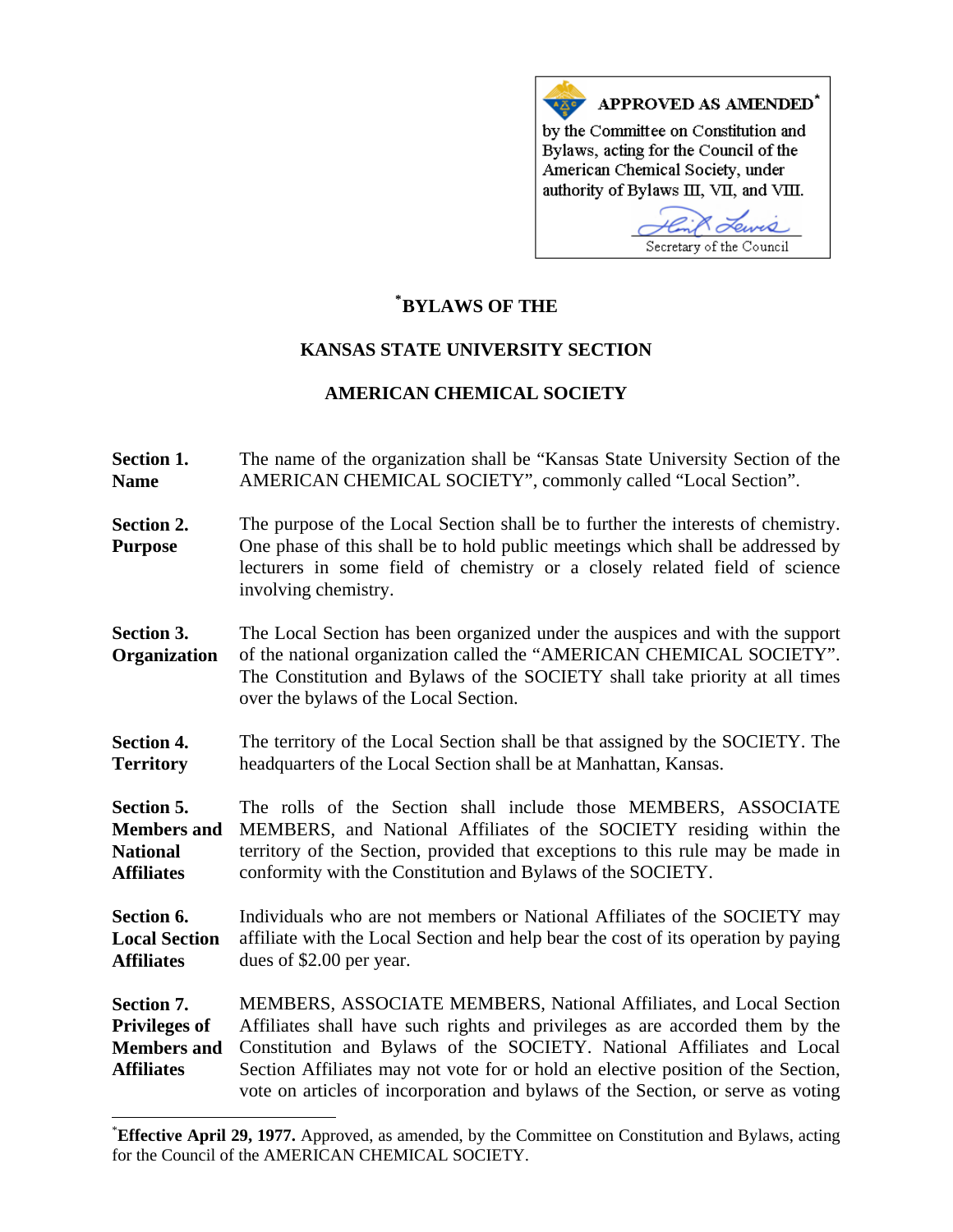members of the Executive Committee.

**Section 8. Officers**  The officers of the Local Section shall be Chair, Chair-Elect, who will serve as Vice-Chair, Secretary, Treasurer, and one or more Councilors and Alternate Councilors. The Chair-Elect shall become Chair for a one-year term immediately following his term as Chair-Elect, or upon the occurrence of a vacancy in the office of Chair. In event of the Chair-Elect becoming Chair by the occurrence of a vacancy in the office of Chair, he shall complete the term of office to which he succeeds and shall in addition serve a full year as Chair. The number of Councilors and Alternate Councilors shall be governed by the membership of the Local Section and the Constitution and Bylaws of the SOCIETY. The officers, except Councilors and Alternate Councilors, will be elected for and hold office for a twelve month's period beginning January 1. The Councilors and Alternate Councilors shall be elected by and shall serve for 3 years beginning January 1. The offices of Secretary and Treasurer may be held as one office by one individual. The MEMBERS of the Local Section as certified by the Executive Director of the SOCIETY shall be eligible to vote and hold office. ASSOCIATE MEMBERS shall be eligible to vote but not hold office.

**Section 9. Election of Officers**  Officers shall regularly be elected by November 15. The candidates for the various offices shall be nominated by the Section members in the following manner:

> A list of the members of the Local Section eligible to hold office and a ballot will be sent to each Section member eligible to vote. Each such member may select one candidate for each office to be filled and return the ballot to the Executive Committee within 10 days. The Executive Committee will tabulate the ballots and the two highest, or three in case of a tie for second, will, with their consent, be presented to the Section as the nominees for the various offices. In case more than three nominees result from a tie for an office, the complete results of the balloting will be made known to the members of the Section and another ballot taken. The list of nominees for the various offices will then be distributed to each member eligible to vote. Ballots will be cast by mail and the results of this election will be made known at the meeting which next follows completion of the balloting and tallying of the ballots.

**Section 10. Executive Committee**  The Executive Committee empowered to transact all business requiring prompt attention for the Local Section shall be composed of the officers of the Local Section. When the office of Secretary-Treasurer is held by one individual he shall be entitled to one vote only. The Executive Committee shall arrange programs.

**Section 11.** The fiscal year of the Local Section shall be from January 1 to December 31.